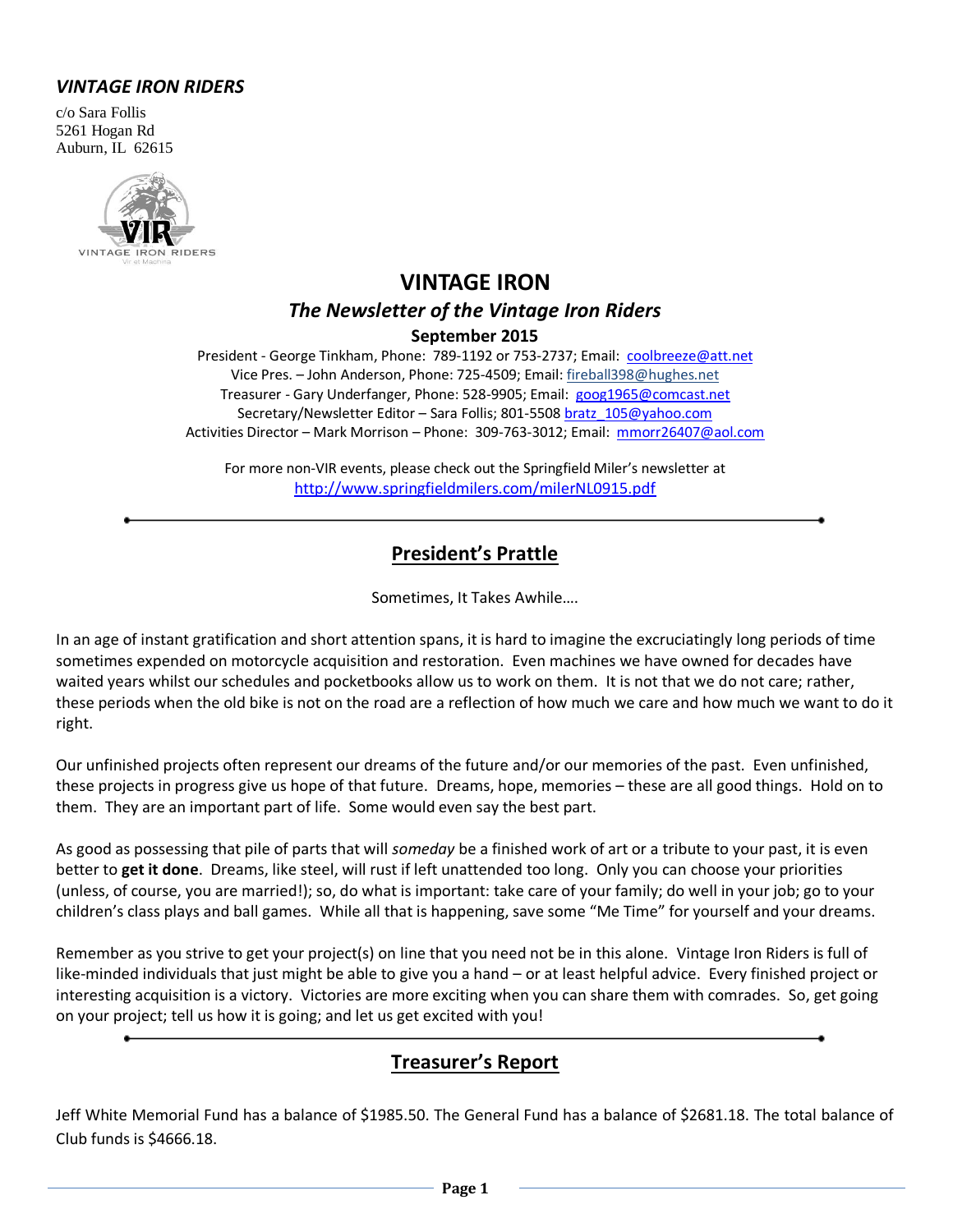## **Upcoming Events**

**Make-A-Wish Bike Show Benefit**: Saturday, September 19, 2015 begins at 2 pm and runs until 1am. \$10 to get in (suggested donation). This is a family friendly event with kid activities, food, music, hot rod and motorcycle show, and more. All proceeds from event will benefit the Make-A-Wish Foundation and this year's recipient is a local 16 year old girl named Kaylee.

**Ride to Ron's**: Saturday and Sunday, September 26-27, 2015. All information will be given at Members Meeting.

## **Monthly Meeting**

As many of you may have heard, Donnie B's at the Rt. 66 Hotel has closed down. But no worries! We have made arrangements with the hotel to continue holding our meetings there for the foreseeable future.

With that in mind, the September member's meeting will be held on Wednesday, September 16, 2015 at 7 pm. We will be taking a count of those planning to attend the Ride to Ron's.

There has been mention of moving the October Weiner Roast to a weekend. This will be discussed at the September member's meeting.

## **2016 VIR Calendar**

The 2016 Calendar has been themed 'Member Projects'. We are asking members with project bikes to submit photos from all stages of completion to the calendar. We have 3 more slots available. See John Anderson to submit photos if interested.

## **Products**

Club Member Grover Schrock has a business that will be providing our new products. See John at the meeting for more information.

#### **Member Submissions**

\*This was originally to be posted in the August Newsletter but I accidentally skipped it. My apologies to Tommy\*

#### Full Moon Ride

On Friday, July 31, two vintage Honda's and seven Vintage Iron Riders rendezvoused in Morrisonville, IL for an evening of music and laughs. Jim and Sherry Feagans, Chuck Cannon, and Tommy Knox rode the Pawnee Blacktop where they met up with Dave and Patty Reischauer at the Town Square in Pawnee. Heading south on Black Diamond Road, with that ammonia smell of corn and beans, we enjoyed a leisurely ride to hear some of the best acoustic music in central Illinois.

In Morrisonville, we hooked up with Joe Milburg. We sat in shade at our picnic table, sipped lemonade, ate carnival food, talked motorcycles, politics, and a few white lies until the sun was just about to set.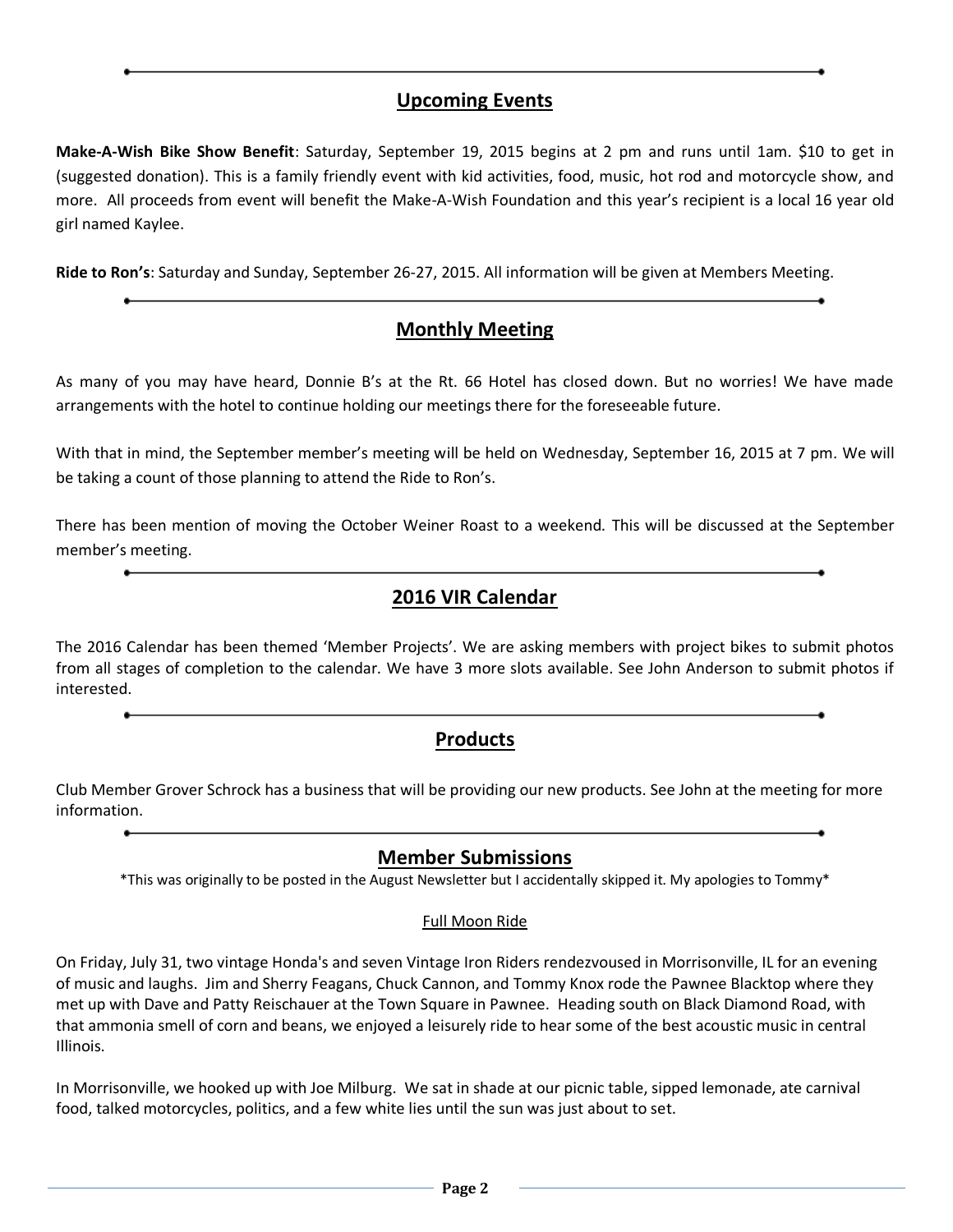The ride home was spectacular! A huge bank of cumulus clouds filtered the setting sun, turning the western horizon into an amber ale. The rising full moon from the east shown like a soft-watt light bulb. Visibility was great and we were all home before 10pm. Life is Good.

Tommy Knox

Minutes of Meeting **Vintage Iron Riders Capital City Motorsports August 19, 2015**

Pizza and socializing began at 6. Meeting called to order at 6:50. Pledge was taken and Minutes from July approved. **Activities:**

**Treasurer's Report:** Jeff White Memorial Fund has a balance of \$1957.50; General Fund has a balance of \$2773.80; Total Club Balance \$4731.30.

**Visitors:** Dave Kiesow from Springfield Mile; Micky Shomidie from Make-A-Wish.

**New Business:** Held auction to benefit club.

**Old Business:** Website is updated. Password has not been working. Looking for new website administrator volunteer. **Events:** Park & Display at Labor Day Mile – Sept 6. 2<sup>nd</sup> Annual Bike Show at Capitol City Motorsports – Sept 12. Erie Langheim Memorial Hospice Ride – Sept 13. Make-A-Wish Bike Show at Boondocks – Sept 19<sup>th</sup>. Ride to Ron's – Sept 26-27.

**Radio Show:** The radio show, Patriots on Wheels, has been moved to a new provider Live365 and is up and running. **Products:** We still need 4 more submissions for the 2016 Calendar. Member Grover Schrock has business that will begin providing new products for us. More info in Sept.

Meeting adjourned at 7:12.

Respectfully Submitted, Sara Follis, Secretary